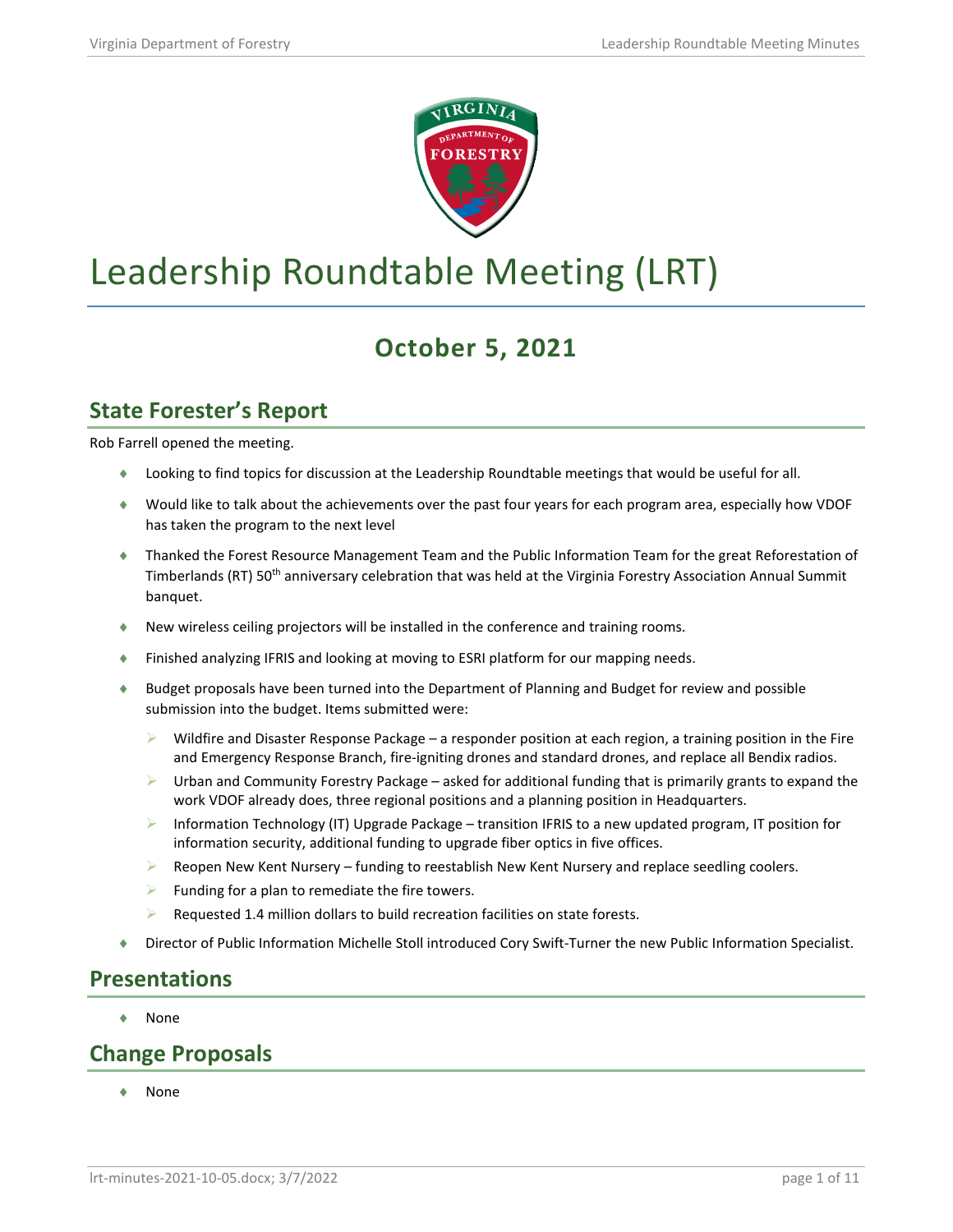## **Updates**

**None** 

#### **Round Robin Updates**

Rob requested everyone to report two or three top accomplishments/successes for their program area from the last four years.

# **Eastern Region (Bryant Bays)**

- ♦ Established three community forester positions (transitioned from rural foresters) targeting large population centers – 2018-2020.
	- Last four years since hiring, 800 accomplishments/year including 20 urban tree planting projects, 42 urban plans.
	- $\triangleright$  Four years prior to hiring, 100 accomplishments/year.
- ♦ Created coastal resiliency program under Robbie Lewis.
- ♦ 30 state lands plans for 7,800 acres
- ♦ 52 buffer plantings for 109 acres

# **Nursery (Ed Zimmer for Josh Bennicoff)**

- ♦ Containerized seedlings productiont: The tables under the pivot irrigation were expanded over the last four years and now has the capacity to hold 1.4 million trees. Over the last 5 years, we have grown 542,000 longleaf and 1,259,311 containerized loblolly.
- ♦ Shortleaf: This past year, we successfully seeded and grew 14,000 containerized shortleaf.
- ♦ Nursery's together: The nurseries produced 30,600,000 seedlings on average each of the last two years. Includes all species. Augusta has gone through a hardwood expansion and, this past year, fumigated seven more acres than in the past. Last year, Augusta ordered 5,400 pounds of acorns. This year we have ordered 13,750 pounds.
- ♦ Other species: We are producing a small amount of Atlantic white-cedar each year as well as beginning to grow native grasses for The Nature Conservancy (TNC) and Bill Owen.

# **Chief of Administration (John Colligan)**

- ♦ Consolidated number of servers from four to two.
- ♦ Created and deployed new public facing website and Intranet for the agency.
- ♦ Started the project to evaluate IFRIS system for possible redesign or replacement.
- ◆ Stood up the seedling website.
- ♦ Two tractor sheds built, Fluvanna and Goochland.

# **Forest Health (Lori Chamberlin)**

- ♦ VDOF Emerald Ash Borer Program
	- This program has been funded by two separate LSR grants and has enabled us to provide financial assistance to landowners that wish to treat ash trees, as well as treat ash on state lands, and release biological control agents on public land. To date, we have cost-shared the treatment of approximately 1,700 ash trees, treated an additional 440 trees on state land, and released more than 16,004 parasitoid wasps for biological control.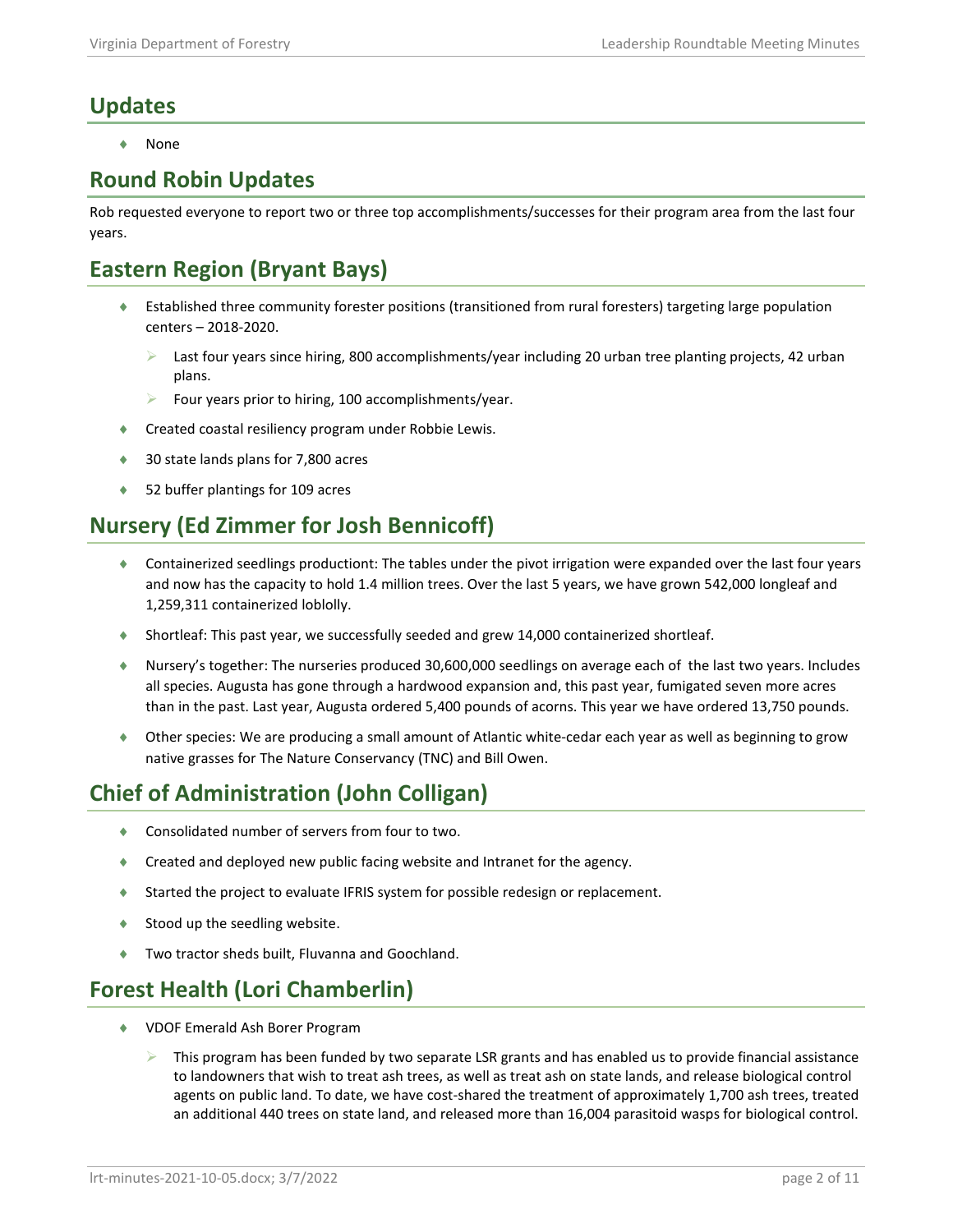- ♦ Forest Health Liaison Program
	- The first liaison positions began in December 2016, and since then we've had 15 VDOF staff cycle through these positions. This is a tremendous help to the program as it enables us to do more trapping and surveying work across the state. It also gives these individuals extra training and professional development opportunities.
- Tree and Forest Health Guide
	- $\triangleright$  A handbook for the diagnosis of urban and rural disturbances.

## **Research (Jerre Creighton)**

- ♦ Tree Improvement Research / Seed Orchards
	- Through ongoing testing and data analysis, we're able to identify the most productive parent trees in our loblolly pine seed orchards. The least productive were removed, thereby increasing the average quality of the remaining trees and scaling up the overall productivity of the orchard. As a result, we are now providing seed of higher value for VDOF nursery crop, with production of control-pollinated (CP), Virginia's Best, and Elite seedling offerings with average growth rates that are 97%, 78% and 65% greater than found in wild seedlings, respectively. From 2018 to 2020, our orchards produced a total of 9,462 pounds of loblolly pine seed – enough to grow 127,737,000 seedlings. Over the last 4 years, the weighted average growth rate of our collected loblolly pine seed has increased by 7.6% (i.e., the seedlings being planted from that seed will grow 7.6% faster on average than those planted four years ago.
- Pine Silviculture
	- $\triangleright$  Our collaboration and leadership role in the Forest Productivity and Forest Modeling Research have allowed us to contribute heavily to efforts to understand the effects of thinning and fertilization on both the growth and product yields of loblolly pine stands. Specifically, we've re-purposed our VDOF site-prep study to track the fate of applied nitrogen fertilizer though a mid-rotation ecosystem and ended our long-term thinning growth and yield plots by harvesting mature trees to be tested for lumber quality at the University of Georgia.
- ♦ Diminished Species
	- Through our collaboration with the American Chestnut Foundation, the VDOF's long-term breeding program at Lesesne State Forest has emerged as a leading source of genetic material for a new approach to American chestnut restoration involving DNA testing to define the pedigree of our best trees, small stem inoculations to test for blight resistance, and expanding the diversity of wild-type American chestnut genes in future select hybrids.
	- The native Virginia longleaf pine seed orchard has nearly doubled in size and has produced its first seed crops of northern source, native Virginia longleaf. In the last four years, our nursery has produced more than 540,000 containerized longleaf seedlings which have allowed nearly 1,700 acres of longleaf to be planted in the Commonwealth.
- ♦ Outreach / Education
	- In the last four years, 42 presentations have been delivered to approximately 2,100 attendees in both internal and external audiences, and 10 research reports have been published.

#### **Forest Resource Management (Dean Cumbia)**

- ♦ Contribute to development of the Hardwood Forest Habitat Initiative
	- 2017 Early Discussion with state forester and Board of Forestry sub-committee
	- $\geq$  2018 Hardwood Strategy Plan Development
	- 2019 Stakeholders' meeting
	- 2020 Hardwood Assessment Tool Development, Initial VDOF Hardwood Forester "Class of '20"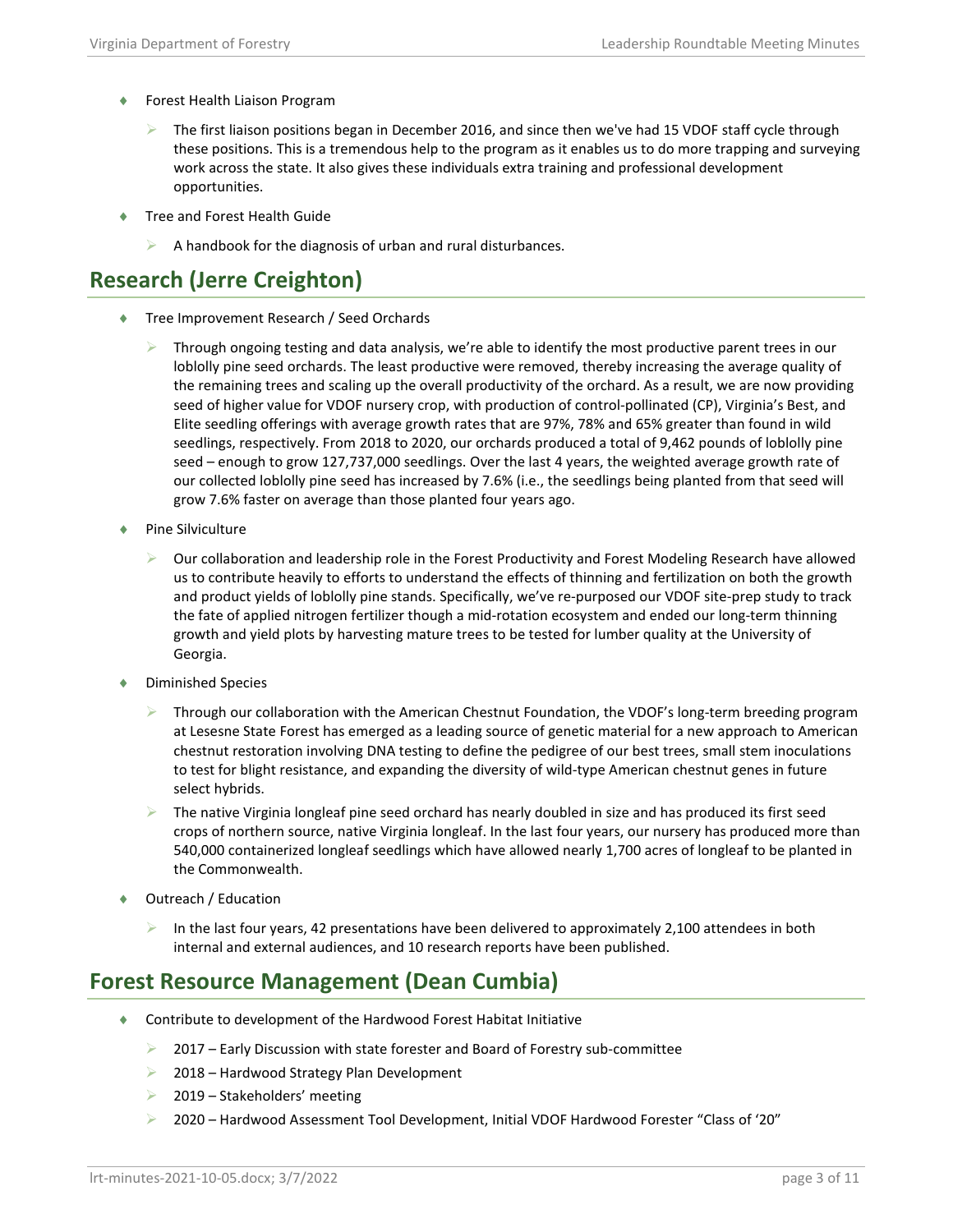- $\geq$  2021 "Class of '21" VDOF foresters, incentive program development, established hardwood coordinator position
- ♦ Success of Pine Reforestation Program
	- 2015 Report indicated overcutting of pine in smaller diameter classes
	- $\geq$  2016 Strategy developed
	- $\geq$  2016-17 Funding for RT General Fund match, established pine resource forester positions
	- $\triangleright$  Shift to site preparation vs. release for increased productivity
	- $\triangleright$  Tree Improvement Program Deployment by family
	- Reforestation of Timberlands 50<sup>th</sup> Anniversary
	- $>$  52,346 Landowners reforested 2,013,312 acres, \$66,000,000 + invested Engagement with Black Family Land Trust – Heirs Property
	- $\triangleright$  Relationship development with partner group enhanced forest management, land retention, present and future work.

## **Utilization and Markets (Sabina Dhungana)**

- ♦ In the last four years, 12 forest products companies made a total of \$123 million investments in new or expanding wood products manufacturing that created a total of 648 well-paying jobs in both rural and urban areas in the Commonwealth of Virginia. These received support from the AFID grant.
	- In addition to these investments, Kristi Corp is investing \$1.1 million to establish a log load and fumigation facility, which will create 10 new jobs in the City of Suffolk. This is not an AFID grant project.
- ♦ The Commonwealth now has four mass timber buildings, which provides the foundation for mass timber promotion work that includes establishment of more mass timber buildings in the state and efforts to attract mass timber manufacturers in the Commonwealth to help utilize our underutilized pine resources and add value to existing forest products businesses by creating a new market for their products.
- ♦ The U&M Program created and hired a new forest utilization and marketing specialist to expand the program's deliverables by leading and providing support in solving the most pressing industry issues such as workforce.

# **Forestland Conservation (Karl Didier)**

- ♦ Despite challenges with staffing reductions and turnover, we've protected nearly 32,000 acres through easements since 2019, in addition to helping with several thousand acres of state forest acquisitions. This represents more than one third of our entire easement portfolio in less than three years of work, and includes the largest easement in Virginia's history, the Highland's easement in Russell County.
- ♦ Won funding for conservation projects through the Forest Legacy Program in each of the last four years, bringing approximately \$8 million to Virginia.
- ♦ Hired a new program manager, created and hired new positions focused on easement stewardship and monitoring, and have made substantial progress in restructuring our program through working with other programs within VDOF (Finance, Grants Management; State Forests, Watershed Program) to clarify and share responsibilities and regain institutional knowledge that was lost with staff reductions and turnover.

## **Budget (Faye DiFazio)**

- ♦ Prepared the work papers for the Department of Accounts' certification for the Agency Risk Management Internal Control (ARMICS) attachment.
	- $\triangleright$  Overall, the controls are working and sound
- ♦ VDOF has met the following Department of Planning & Budget (DPB) deadlines: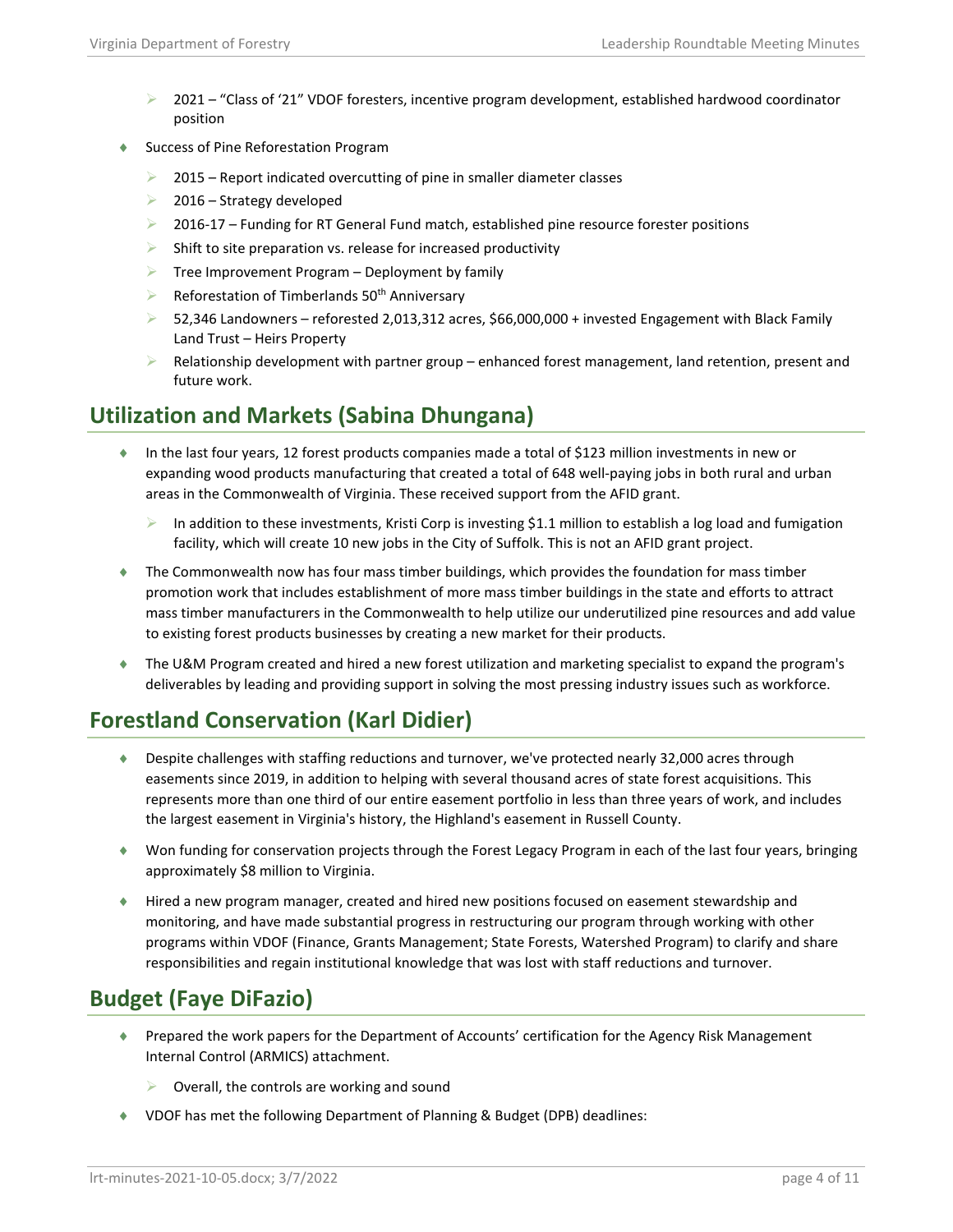- $\triangleright$  Capital Project Review
- $\triangleright$  New Spending Decision Packages
- Base Budget and Technical Biennial Adjustments

#### **Fire and Emergency Response (John Miller)**

- ♦ COVID-19 Response and Support
	- $\triangleright$  The VDOF filled a unique role with the Commonwealth's response to the COVID-19 pandemic beginning in 2020. The VDOF's Incident Management Team (IMT) was requested by Virginia Department of Emergency Management (VDEM) to provide additional planning and logistical support to the state Emergency Operations Center, which was working to coordinate state agency efforts with the pandemic response. The VDOF's IMT includes the agencies most experienced incident managers with previous experience managing emergency incidents all across the United States. The VDOF's team was utilized by VDEM to fill slightly different roles in both 2020 and 2021.
	- In the spring and summer of 2020, VDOF's IMT staff were assigned to support the state Emergency Operations Center (EOC) to help coordinate the overall operations, as well as to capture, assemble, and disseminate information related to the ongoing COVID-19 response of numerous state agencies. VDOF's IMT created and began using the Commonwealth's Incident Support Plan for the pandemic, which became the document to guide the daily response operation of Virginia response agencies. VDOF ultimately provided staffing for a total of 134 straight days during 2020, the VDOF's longest single emergency incident assignment ever.
	- In the late winter and spring of 2021, VDOF's IMT was called on again to lead the effort to plan, develop and coordinate public vaccination at numerous large Community Vaccination Centers (CVCs) throughout Virginia. VDOF's county-based staff provided decentralized personnel who were used to first identify and complete assessments of potential vaccination sites to ensure an equitable distribution of vaccination sites through the Commonwealth. VDOF's planning staff on the IMT coordinated VDEM's multiple daily coordination calls throughout the event, produced daily situational information to enhance coordination, and served as a key link between Virginia Department of Health (VDH) and local Health Districts to ensure efficient vaccination operations. A total of 20 VDOF personnel assisted with the overall vaccination effort in 2021, which spanned a total of 119 days.
	- $\triangleright$  In total, VDOF IMT members provided more than 4,300 staff days of assistance to support the COVID-19 response in both 2020 and 2021. (One staff day equates to one person working one 8 hour day).
- ♦ Training Success in Virginia's Certified Prescribed Burn Manager (CPBM) Program
	- In 2020, VDOF successfully moved its Certified Prescribed Burn Manager's certification course into an interactive, virtual format. (The new format replaces what used to be a three-day in person, classroom type format.) This was the first significant agency training event to be adapted into a virtual format and it shows how some creativity is changing the face of agency training for the public moving forward. Since moving to the virtual format, 110 students have been certified through two different offerings of the program. Virginia's CPBM program is recognized under Virginia Code of Law, providing a higher level of professionalism for fire managers in Virginia. Since the inception of the program, more than 1300 individuals have now completed Virginia's Certified Prescribed Burn Manager program.
- ♦ FiResponse Dispatching Application Development
	- Beginning in 2017, the VDOF worked with a contractor to develop an internet-based dispatching application. The goal was to utilize new technologies that would better link agency responders and the agencies dispatching offices to better coordinate real-time resource management and tracking in support of agency emergency response needs. In 2018, this effort ultimately led to the agency development of the FiResponse dispatching application, with the VDOF being the first state in the nation to utilize this emerging technology. This tool now links together agency responders and dispatchers to provide improved situational awareness across the agency, improves safety by providing cell phone-based tracking of agency personnel, and provides real-time incident information for agency cooperators.
- Wildfire Suppression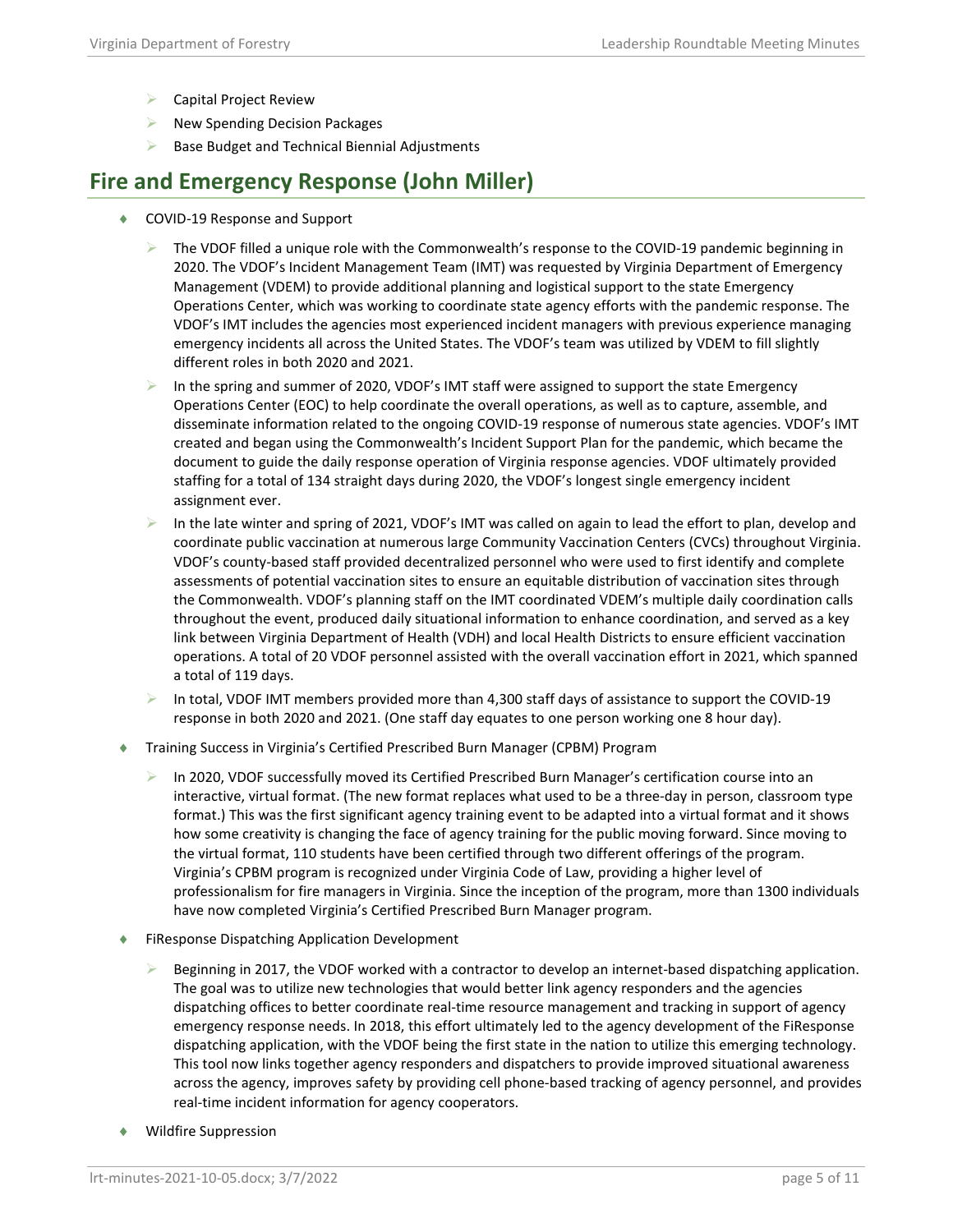- Annual average over the last four years (2017 2020) The VDOF suppressed 492 wildfires per year in Virginia, which burned and average of 5,158 acres each year. Based on these annual averages, 46 homes and other buildings were damaged or destroyed each year, with an annual total loss of over \$577,000. During this same four-year period, VDOF response efforts are credited with protecting more than 2,800 homes and buildings each year, with an annual protected value of almost \$79 million per year.
- ♦ Prescribed Burning Accomplishments
	- $\triangleright$  Over the last four years, VDOF personnel completed 1,465 prescribed burns, treating 26,452 acres.

# **Urban and Community Forestry (Lara Johnson)**

- ♦ To date, VDOF has assisted in completing 247 tree planting projects totaling \$977,867 spent resulting in more than 66,447 trees planted in Virginia communities. These projects have accumulated 26,776 hours in volunteer time and matched more than two times the invested dollars with \$2,046,932 for these projects.
- ♦ Over the past five years, VDOF has passed through \$1,045,113 in federal dollars to 125 grantees as seed money to help create sustainable community forestry programs in Virginia. These grantees have accumulated more than 126,279 volunteer hours on projects and matched these grants almost 4:1 with \$4,002,585.
- ♦ U&CF program staff updated the Virginia Tree Steward Manual that was 10 years old in 2020. This manual supports hundreds of volunteers across the state and is being used by developing programs in Hopewell, Culpeper and Staunton. It is also being used as a model to start Tree Steward Programs in Oklahoma and Maryland.
- ♦ Virginia has become a national leader in conducting citizen-science-based urban heat island studies developed by the Science Museum of Virginia and has completed more studies than any other state. VDOF has financially supported and/or participated in 11 of the 12 studies completed over the past four years. Virginia is also the only program of the southern states using this heat island data to prioritize limited state funding for tree planting projects.

# **Assistant State Forester (Terry Lasher)**

- ♦ The conservation team has focused on three approaches. Efficiency in programs, creating opportunity, and following through with action. This is demonstrated through these success stories:
	- $\triangleright$  Turf to Trees program with DEQ \$350,000
	- $\triangleright$  Sentinel Landscapes. Potential to identify issues and provide action on implementation and conservation projects on approximately 8 million acres.
	- **EXECTED FOR THE FOREST EXECTS** FOR PROPERTY.
	- $\triangleright$  Recruited the VDOF's first Commonwealth of Virginia Engineering and Sciences Fellow.
	- $\blacktriangleright$  Healthy Watershed Forests Program and associated legislative changes to FOIA and Economic Development Authority.
	- Increases in Water Quality Improvement Fund dollars to VDOF for urban forestry project implementation.
	- Established the James River Buffer Program. All these projects have generated more than \$1.4 million in new programming.

# **Public Information (Janet Muncy)**

- Website
	- $\triangleright$  Provides an improved tool for outreach and a much-improved site for visitors to find needed information
	- $\triangleright$  First searchable agency directory
	- $\triangleright$  First Find a Forester search to connect landowners directly with their local forester
	- $\triangleright$  First searchable business directory for consulting foresters, loggers and other forestry service providers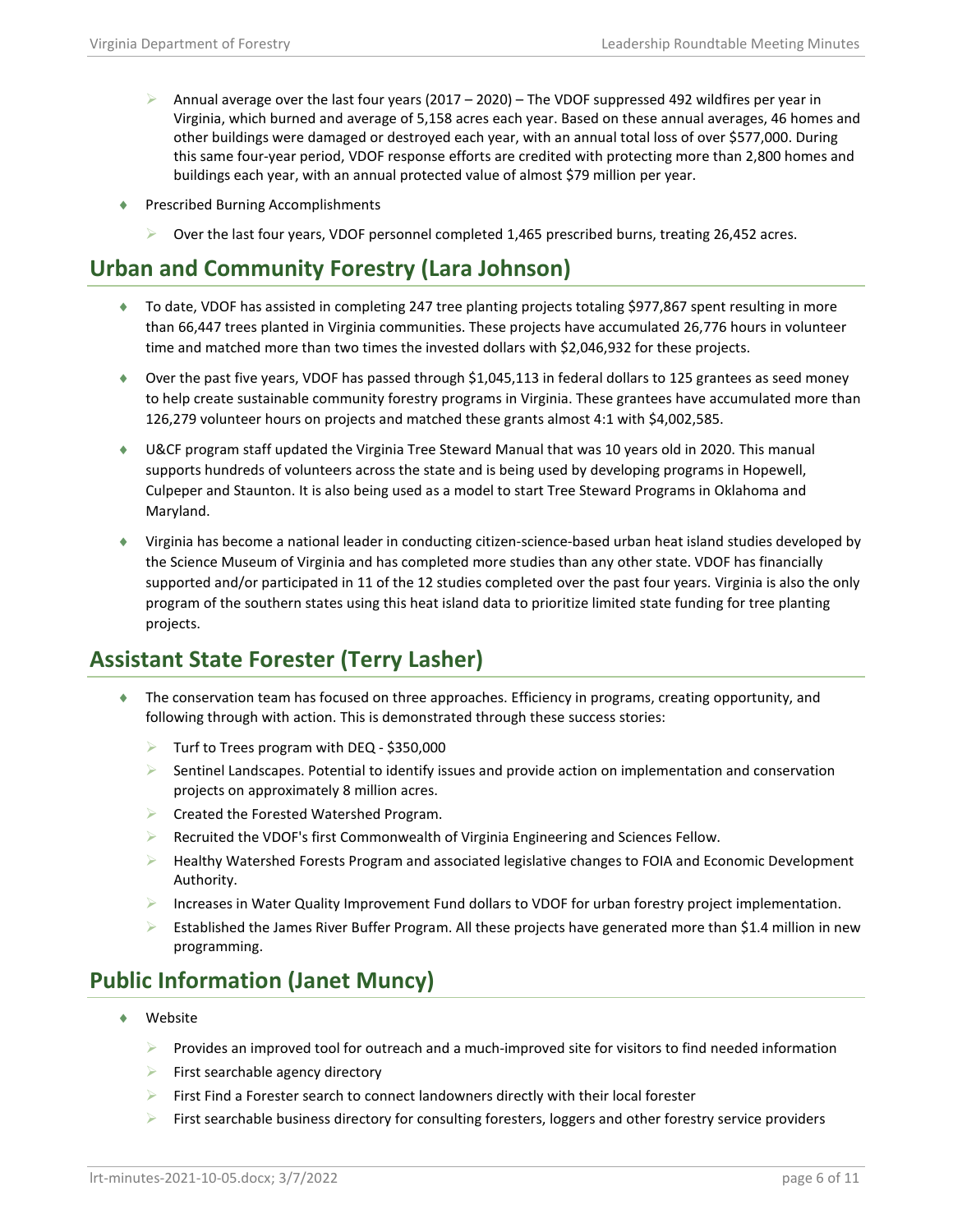- Interactive state forest map, consistent and complete state forest information
- $\triangleright$  Integrated blog into website
- Integrated intranet into website (not VPN dependent)
- $\triangleright$  Robust, searchable Resource Library
- First month of the new website had 5,650 visitors, September visitors 24,740
- Various state forest pages always in the top 10 pages visited (Conway Robinson, Channels, Fire Laws, Fall Foliage, Tree ID often among the top 10 pages)
- ♦ Publications
	- $\triangleright$  Continued to build our online publication resources
	- $\triangleright$  Published the Forest Health Guide an in-depth resource for field staff
	- Return of VDOF wall calendar
	- $\triangleright$  New design and format for the annual State of the Forest report
- Increased Public Visibility
	- $\triangleright$  Tremendous public visibility
	- First Mountain State Forest Dedication with Governor
	- $\blacktriangleright$  Heirs Property Celebration with Governor and Ralph Sampson
	- Smokey Bear Birthday Celebration with Governor
- Additional Celebrations/Milestones
	- Garner Building Dedication
	- $\triangleright$  State Forest 100th Anniversary Celebration
	- RT Program 50th Anniversary Celebration

## **FIA (John Pemberton)**

- ♦ In past four years, FIA has produced 153 analysis reports on a wide variety of forest resource characteristics (105 or 69% of these were for internal clients use (FRM, Regions, U&M, FH), while 47 or 31% were for external clients (primarily forest industry).
- ♦ During this period, VDOF completed the 10th survey of Virginia's forest and collaborated with the USFS in Knoxville on creating of the "**Virginia's Forests, 2016"** publication. The 11th Survey should be completed a year from now and the next iteration of "**Virginia's Forests**" started in 18 months.
- ♦ In past four years, the FIA program has hired 21 field assistants. Six are currently employed with the FIA program, five have taken VDOF regional full-time positions, eight are working with other natural resource agencies or NGOs, two are in other professions.

## **Water Quality (Matt Poirot)**

- ◆ 17,543 timber harvest operations inspected on 795,473 acres.
- ♦ 72,936 harvest inspections occurred on the 17,543 harvest sites for an average of 4.16 inspections per harvest.
- ♦ 71 SHARP Logger Programs conducted on best management practices (BMPs) for timber harvest professionals training 2,023 loggers.
- ♦ 28% reduction in water quality enforcement actions in the past four years compared to the 10-year average, take away message is that the program is working as designed, which is, enforcement is designed to decrease violations.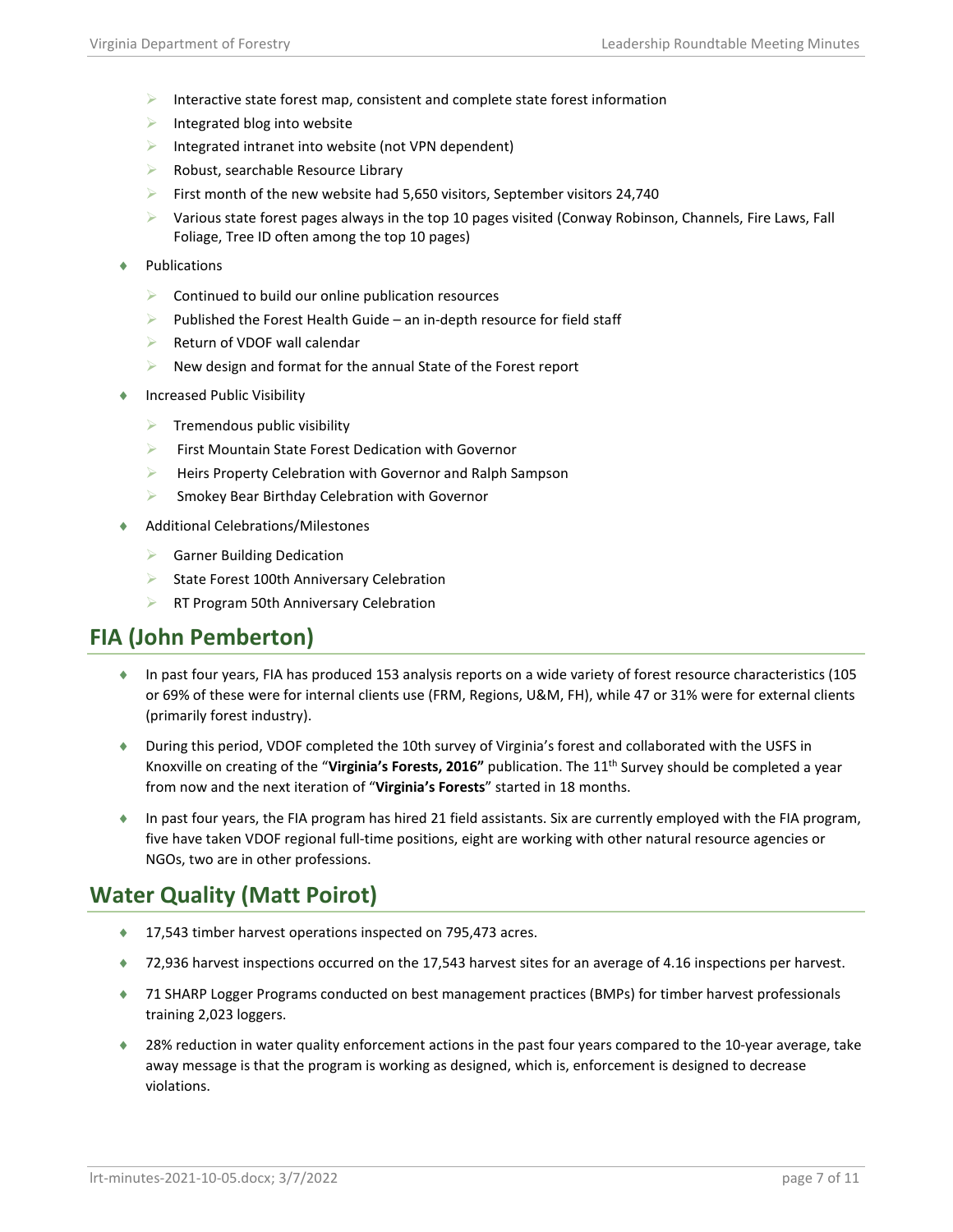- ♦ 51 Logger BMP Cost-Share Program projects accomplished with WQIF funding that provided 49 sets of portable stream crossing bridges that will continue to provide water quality protection for the next 5-10 years.
- ♦ First Forest and Drinking Water forum held to link water utilities to the value that forests play in drinking water supply and quality.
- ♦ In the past four tax years, there were 359 Riparian Forest Buffer Tax Credits issued on 5,658.3 acres of buffers retained during timber harvest. Tax credits of \$2,332,181.54 were issued on timber valued at \$10,182,024.20 retained in forest buffers. This is an increase in acres protected of 20.5% over the previous 4-year period.
- ♦ The BMP Implementation rate on timber harvest sites statewide for Virginia has been averaging 95% over the past four years and, in the Chesapeake Bay Watershed, the rate is 95.6%. The goal of the Watershed Implementation Plan is to reach a rate of 95% by the year 2025, we have been successful in maintaining that rate for the past four years.
- ♦ Water Quality (WQ) personnel in each of the three regions have been supplied with drones and are using them successfully to evaluate water quality issues on harvest sites. The Western Region will have (or already has) four WQ drone pilots and drones. The Central Region has three WQ drone pilots and drones, and the Eastern Region has one WQ pilot and drone.
- ♦ iPads have been supplied for field data collection to all water quality staff in each region for BMP audits.

## **Human Resources (Hector Rivera)**

- ♦ Changed the requirements of being called a forester.
- ♦ 30% of hiring diversity growth in the department.
- ♦ Brought back the educational tuition and educational paid leave program.
- ♦ Held an all agency meeting
- ♦ Revamped the employee service awards.
- ♦ Initiated a paid internship.
- ♦ Raised entry level pay.

## **Public Information (Michelle Stoll)**

- ♦ Large presence at events.
- ♦ Increase presence on social media.
	- Created Field Notes and Blogs.
- ♦ Project Learning Tree has lead the country in natural resources education.
- ♦ Hosted the Southern Group State Forest meeting.

# **Shared Stewardship / Good Neighbor Authority (GNA) (Ed Stoots)**

- ♦ Round Mountain West GNA (1<sup>st</sup> one in Virginia) covering more than 222 acres in Bland County consisting of two timber sales on the Eastern Divide Ranger District. Project brought more than \$90,000 to VDOF.
- ♦ Ewing Mountain GNA project to implement on the Mount Roger's National Recreation Area potentially bringing more than \$100,000 to VDOF.
- ♦ Potts Creek GNA project to implement on the Warm Springs / James River Ranger District potentially bringing more than \$70,000 to VDOF.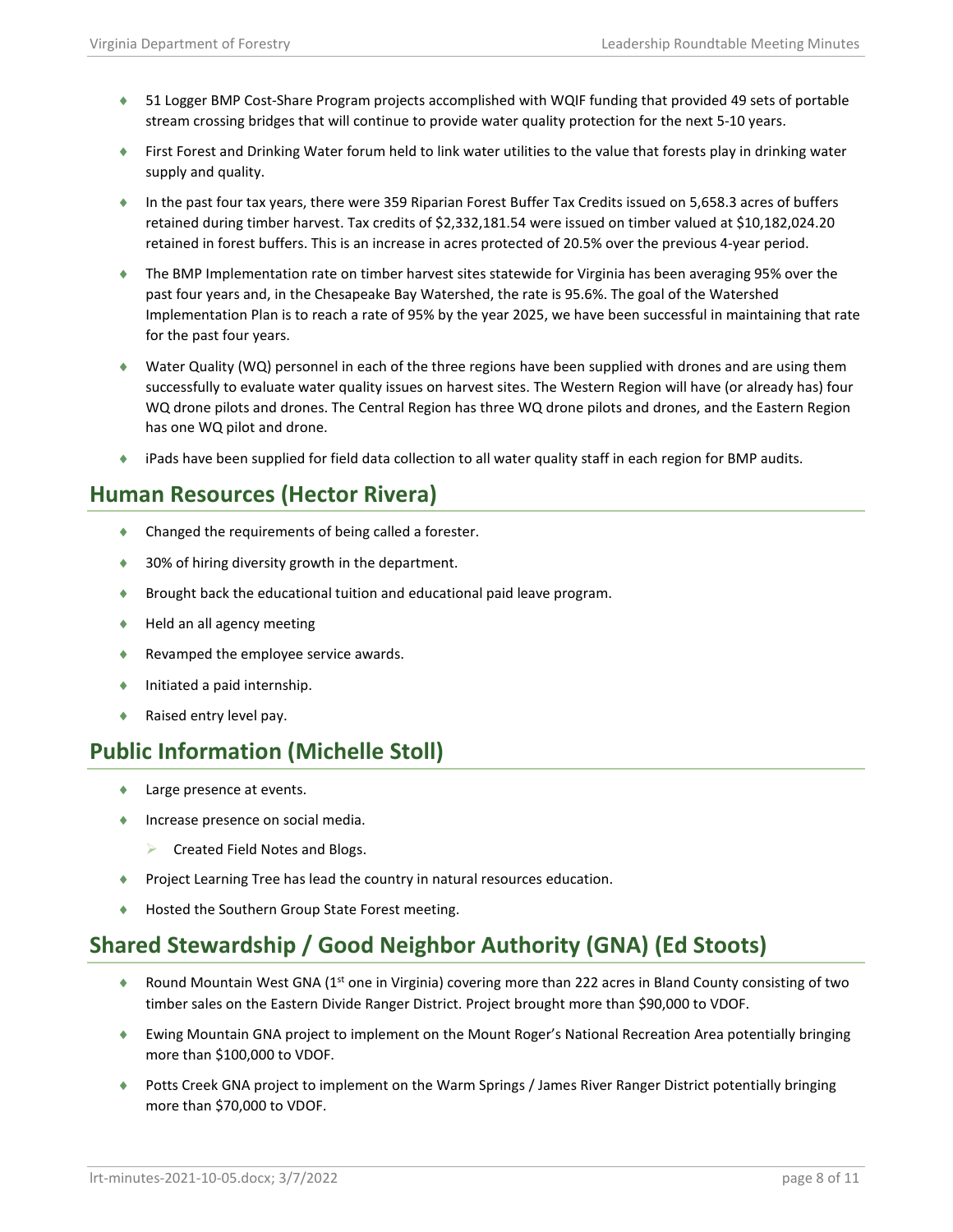- ♦ Green Hill Restoration Project (developing) on the Glenwood-Pedlar Ranger District and adjoining Moore's Creek State Forest.
- ♦ The North Shenandoah Mountain Restoration Project covering more than 128,000 acres of public and private lands in Rockingham County, VA and Pendleton County, WV.

#### **State Forest (Ed Stoots)**

- ♦ 100-year celebration of the Virginia State Forest System in 2019.
- ♦ Completion of the Matthews Capital Project in 2018 that concluded the build out of an more than \$3 million project that was completed without any General Fund support. New entry/access road, parking and other infrastructure work such as electrical, water well, restroom facilities, pavilion, and renovation of two large homes. Funds obtained for the project came from grants and funding from the Matthews Trust.
- ♦ Certification of our State Forest System to both Sustainable Forest Initiative (SFI) and American Tree Farm Standards (ATFS) starting in 2018 with audits maintaining certification standards since.
- ♦ The hiring of two additional state forest staff to help manage the expanding opportunities and additions of state forest lands.
- ♦ The acquisition of 5,776 acres of additional state forest land; 200 acres adjoining Big Woods State Forest (Turlington), 5,003 acres of Stanley Land and Lumber property to become the Charlotte State Forest (expected closing in November 2021), and the 573-acre First Mountain State Forest.
- ♦ Acquisition of a new State Forest Cruise Program (Forest Metrics) along with handhelds to enter data directly from the field into the program used to setup timber sales on state forest and state-owned lands.

## **State-Owned Lands (Ed Stoots)**

- ♦ The selling of more than \$1 million of timber from various state-owned lands that is funding forest management projects on state-owned lands throughout the Commonwealth.
- ♦ More than \$400,000 provided to implement projects on state-owned lands without any General Fund support.
- ♦ More than 77 state-owned lands properties with either management plans written, or properties evaluated since 2018. Encompassing more than 10,000 acres of forested land.
- ♦ Development of policies and procedures for the State-Owned Lands Program, and development of memorandum of understandings (MOU's) with Department of General Services (DGS) on the process and management of stateowned lands.
- ♦ Riparian buffer projects to occur on the Department of Corrections (DOC) State Farm Property, and the DOC Craigsville Detention Center in Augusta County. Initial planning phases point to the use of \$100,000 from the State-Owned Lands Fund to help fund both projects in 2022-23.
- ♦ Two projects co-funded with water quality funds and state-owned land funds that demonstrate proper establishment of a "ford crossing" on Department of Behavioral Development and Health Services property near Catawba that replaced an undersized culvert impacting water quality, and an access road with culvert crossing (60" pipe) established on the Department of Corrections Goochland Women's Center.

*Total acres of projects implemented to improve / manage forested lands throughout the Commonwealth due to the State-Owned Lands Program & Good Neighbor / Shared Stewardship Programs:* 

- ♦ *State-Owned Lands = Close to 900 acres of project work, and over 8,000 acres of written forest management plans.*
- ♦ *Federal Lands (USFS) = 222 acres in progress + 101,500 acres to do under agreement, + and potentially under development 500 acres = 102,222 total acres.*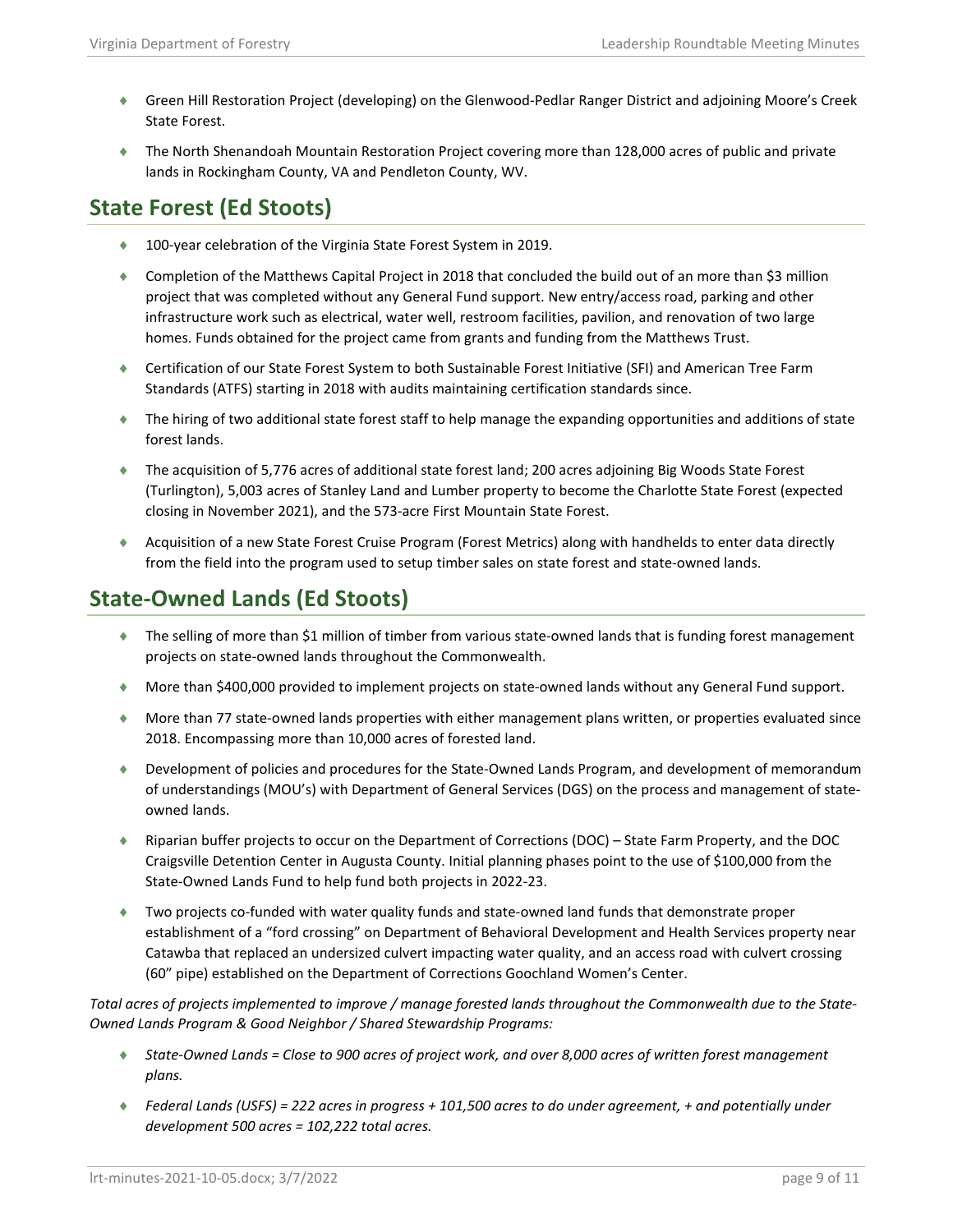# **Central Region (Robbie Talbert)**

- ♦ The VDOF has really expanded our drone program. Although we received the grant in 2017, the program did not begin in earnest until January 2019. In 2017, we had 0 drones and 0 pilots. We now have 16 drones and 22 pilots. We have flown approximately 790 flights since 2019. The average time savings of completing the work range from 25-35%.
- ♦ In an effort to place more focus on urban and community forestry in Northern Virginia, the Central Region created the "Potomac Work Area," which includes Arlington, Fairfax, Loudoun, and Prince William counties. This work area is staffed by a senior area forester and two urban and community forestry specialists and involved converting two traditional area forester positions to urban and community forestry specialists positions. Since its establishment in 2019, urban projects in this four-county area have increased from 82 in 2018 to 191 in 2020.
- ♦ In 2020, the VDOF, led by Rodney Newlin, Kevin Dawson, Matt Poirot, and our Public Information Office developed a water quality training video aimed at training agency employees as to how we would like them to interact with loggers and others in the timber industry regarding enforcement of our water quality laws. The video has been used on numerous occasions and provided a level of consistency in application of water quality laws across the state.
- ♦ The VDOF continues to be a core component of the Virginia Natural Resources Leadership Institute (VNRLI). Over the past five years, 10 VDOF employees have graduated from the program, and we have a full-time employee that serves as part of the VNRLI faculty.

## **Western Region (Chris Thompson)**

- ♦ Increased overall forest management productivity in the region during the midst of a pandemic with constant employee turnover.
- ♦ Initiated plan and gained approval for loggers receiving pre-harvest planning from VDOF to earn credit in Virginia's Sharp Logger Program.
- ♦ It remains a challenge to hire and retain qualified personnel for our forest technician and area forester field positions. In the past four years, we have filled eight of 32 positions and have three positions currently open.

# **Deputy State Forester (Ed Zimmer)**

♦ There are a lot of new positions coming on board. If anyone is in need of additional vehicles let him know.

## **State Forester (Rob Farrell)**

Some of the VDOF accomplishments that came to mind for Rob:

- ♦ Completed the Strategic Plan.
- ♦ Went back to a five-day work week.
- ♦ Revised the Readiness program.
- ♦ Full match for Reforestation Timber (RT) every year.
- ♦ Planting acres are up.
- ♦ Maintaining our 95% Best Management Practices (BMP) compliance.
- ♦ Hardwood Initiative Assessment Tool and Hardwood Initiative Coordinator Position.
- ♦ Dedicated program manager for watershed along with regional positions.
- Stewardship agreement